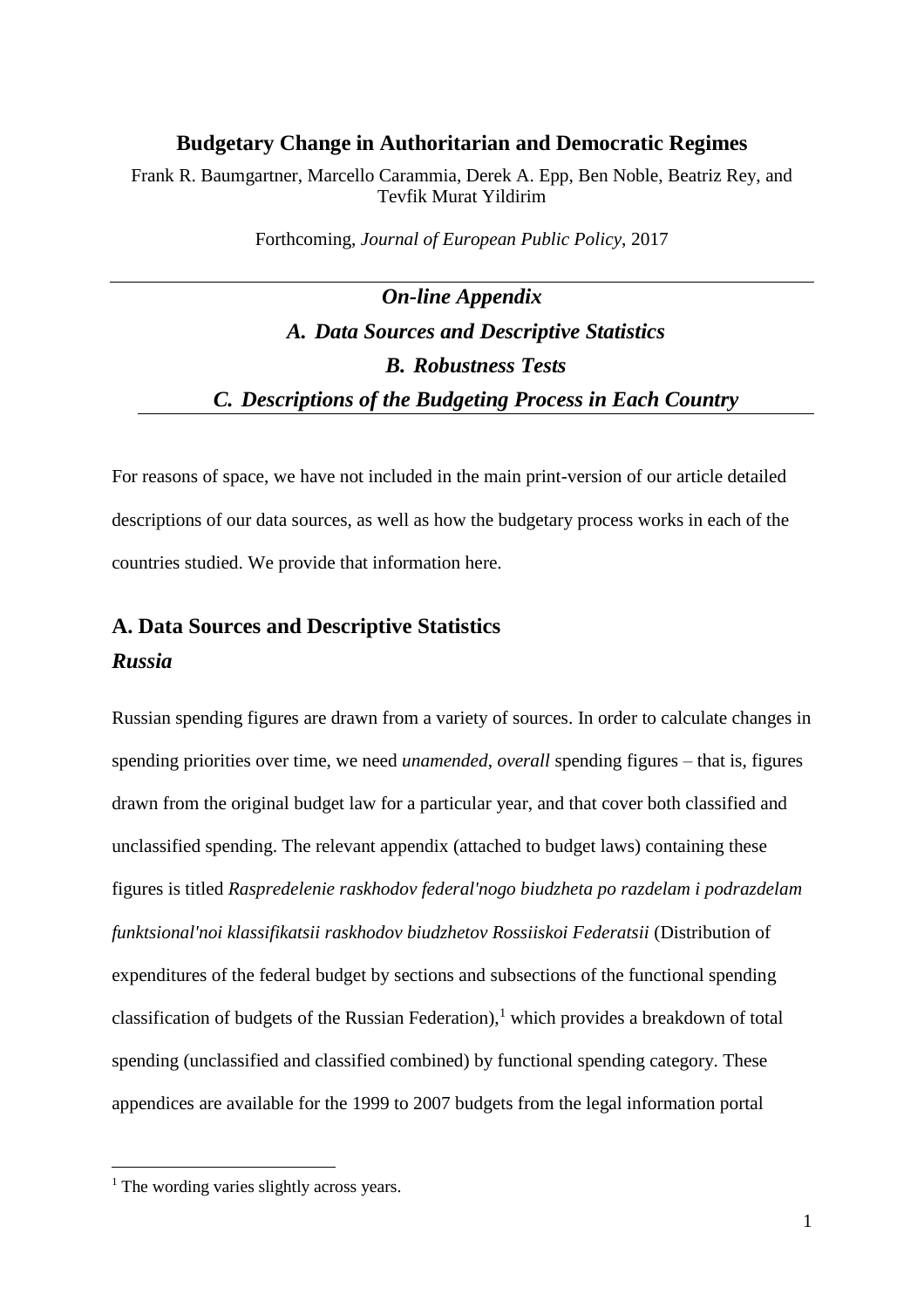*Zakonodatel'stvo Rossii* – an official resource curated by the Federal Protection Service (*Federal'naia sluzhba okhrany*).<sup>2</sup> Beginning with the 2008 budget, however, this appendix has not been made public, with a draft version not introduced for open legislative consideration and the final version not released along with the budget law. As Cooper (2007: 2) argues, '[b]y dropping the usual appendix providing a functional breakdown of total budget expenditure, an unprecedented degree of classification of the budget has been achieved, in addition to the traditional practice of declaring some appendix secret'.

Fortunately, spending figures for the 2012 to 2015 budgets are included in the Federal Exchequer's (*Federal'noe kaznacheistvo*) quarterly reports on budget implementation.<sup>3</sup> 2011 budget spending figures are included in the Audit Chamber's (*Schetnaia palata*) report on the main supplementary budget bill.<sup>4</sup> Although figures for 2009 are available from the same source, figures from 2008 and 2010 are not available, meaning it is not possible to calculate change statistics. Although these sources allow us to track diachronic spending shifts for a number of years in non-democratic Russia, it is not clear why these bodies are allowed to publish information which appears to be classified by the Government.

For the 1998-2014 period under examination, three different spending category classification systems were used: 1999-2004 (26-27 categories); 2005-2010 (11 categories); and 2011-2014 (14 categories). Beyond these changes, nine observations have been deleted due to concerns about the comparability of spending figures – that is, that the associated change statistics reflect changes in reporting practices rather than actual shifts in spending priorities.

<sup>2</sup> The website address is [http://pravo.gov.ru.](http://pravo.gov.ru/)

<sup>&</sup>lt;sup>3</sup> These reports are available here: [http://www.roskazna.ru/ispolnenie-byudzhetov/federalnyj](http://www.roskazna.ru/ispolnenie-byudzhetov/federalnyj-byudzhet/)[byudzhet/.](http://www.roskazna.ru/ispolnenie-byudzhetov/federalnyj-byudzhet/)

 $4$  This bill's webpage – and the Audit Chamber's report – is available here: [http://asozd2.duma.gov.ru/main.nsf/\(Spravka\)?OpenAgent&RN=542807-5.](http://asozd2.duma.gov.ru/main.nsf/(Spravka)?OpenAgent&RN=542807-5)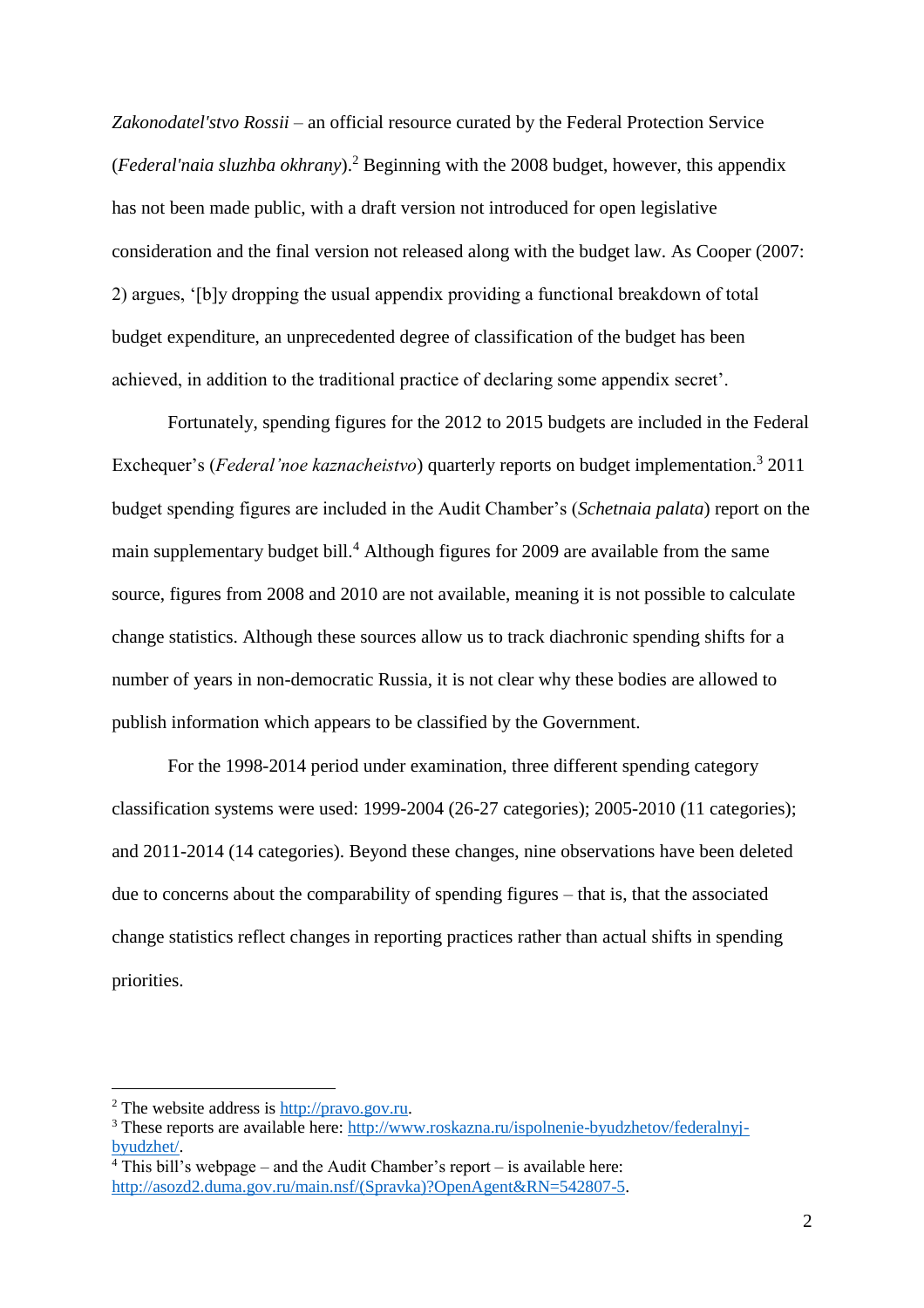## *Brazil*

 $\overline{a}$ 

The dataset for Brazil is comprised of the available authorized budget data reported by the IBGE from 1964 to 1985 and the authorized budget data reported in the Brazilian Budgetary Law (Lei Orçamentária Anual, LOA) from 1995 to 2010. The data have been converted into 2014 Reais (R\$) and are listed by topic codes that cover the executive, legislative, and judicial branches and their subtopics. The formulas for monetary and inflation adjustment were calculated based on the dates of approval of the LOAs. We rely on different sources of data because the Brazilian Institute of Geography and Statistics (IBGE) does not report the authorized budget, but the executed budget, from 2001 on. The IBGE and LOA data sets are nevertheless comparable, since both data sets report budget authority data.

We do not investigate public budgeting during the period in which Brazil was drafting its new constitution or the first years after democratization (1986 to 1994). The existing IBGE budget data for the period of 1986-1994 are not entirely reliable. For instance, Brown (2002) finds that the country's debt crisis led to accounting changes that render comparisons after 1987 very difficult. As indicated by our data set, this limitation is only circumvented with the establishment of the Real plan in 1994.

Altogether, the dataset has 105 different budget categories, which are all the categories reported in the IBGE and in the LOA data sets for both periods. The sum of budget categories reported for each year yields the total budget of each year.<sup>5</sup> While 105 categories existed during the time period of our study, not all categories exist in each year. Rather, categories vary across and within political regimes because the Brazilian government altered them throughout the years. These modifications occur in the democratic period because the

<sup>&</sup>lt;sup>5</sup> In order to calculate the total budget for each year, one needs to exclude the following categories: 10000 (Executive Branch), 30000 (Legislative Branch as reported in the authoritarian period) 30500 (Legislative Branch as reported in the democratic period), 50000 (Judicial Branch), and 90400 (Other expenses). These categories represent the sum of several subcategories, which are included separately and are therefore redundant.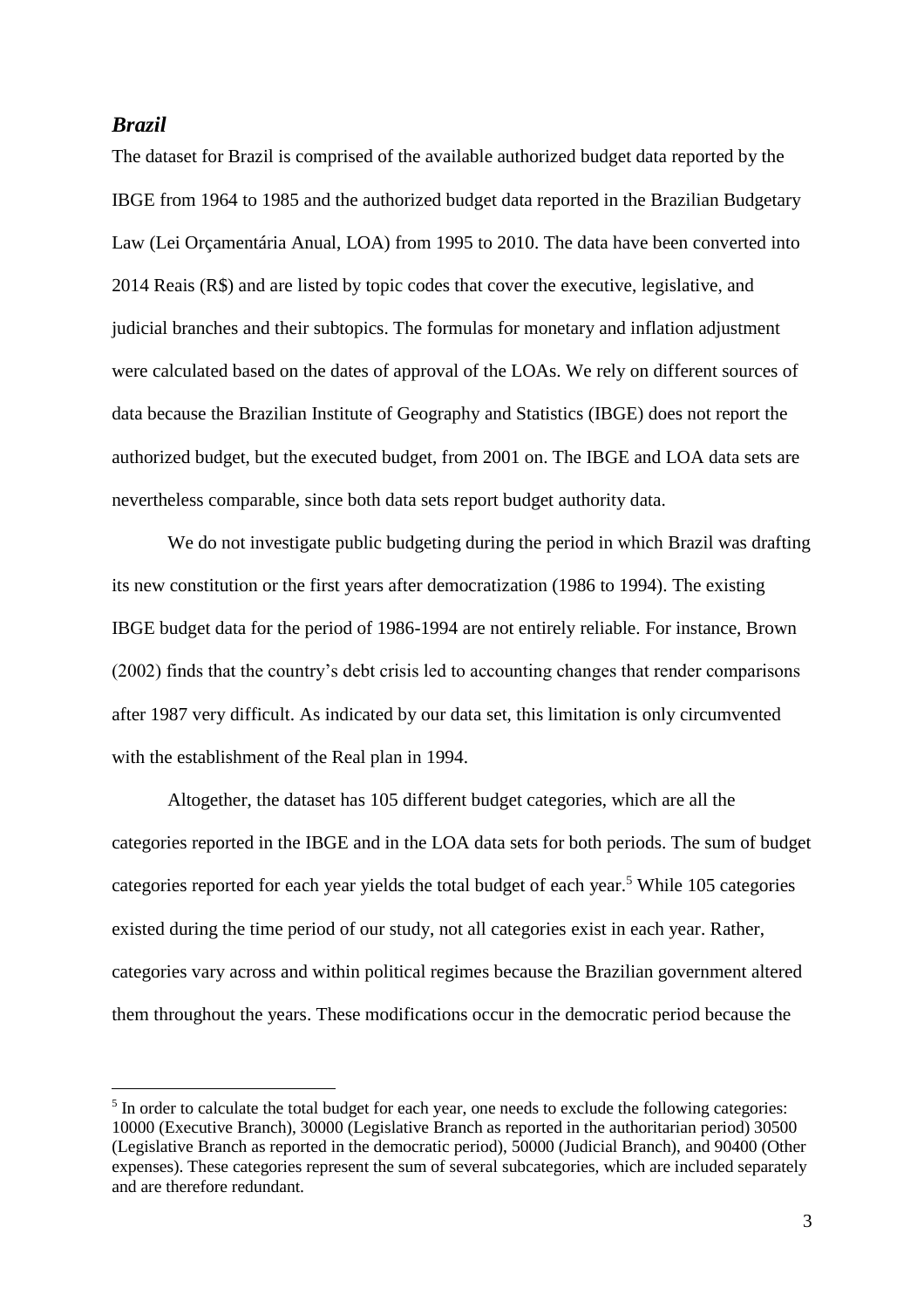president has the power to create, modify or extinguish ministries, secretaries, and public administration bodies through special legislation. To illustrate, the budget category that represents the expenses of the Ministry of Agriculture takes on the following names in the data set: 'Ministério da Agricultura', 'Ministério da Agricultura, Abastecimento e Reforma Agrária', 'Ministério da Agricultura e do Abastecimento', 'Ministério da Agricultura, Pecuária e Abastecimento', and 'Ministério do Desenvolvimento Agrário'. These differences are not limited to nomenclature, but reflect substantive changes in the scope and purpose of the Ministry of Agriculture. As indicated previously, in our analysis we included only budget categories which are consistently defined between two years.

## *Turkey*

 $\overline{a}$ 

Turkish budget data come from the General Directorate of Budget and Fiscal Control (BFC; Bütçe ve Mali Kontrol Müdürlüğü), a subunit of the Ministry of Finance in Turkey. Appendices for budget allocation decisions for the period of 1924-2005 have been made public (in English and Turkish) at the BFC's website. A larger body of data about fiscal policy, including the period of the Ottoman Empire, was published in multiple studies (Shaw and Shaw  $1977$ <sup>6</sup>.

The budget data available at the BFC's website provides a breakdown of total spending by spending category. This classification shows how much money is allocated to each spending unit (ministries and government organizations) for a fiscal year. These figures include data on 'allocated funding', 'actual spending' and 'budget share'. The number of spending units does not change much over time, with the range being 30-36. As is mentioned previously, we do not calculate annual change statistic for inconsistent spending units that undertook organizational change.

 $6$  T., 2003. Osmanlı malî istatistikleri bütçeler, 1841-1918 (Vol. 7). TC Başbakanlık Devlet İstatistik Enstitüsü.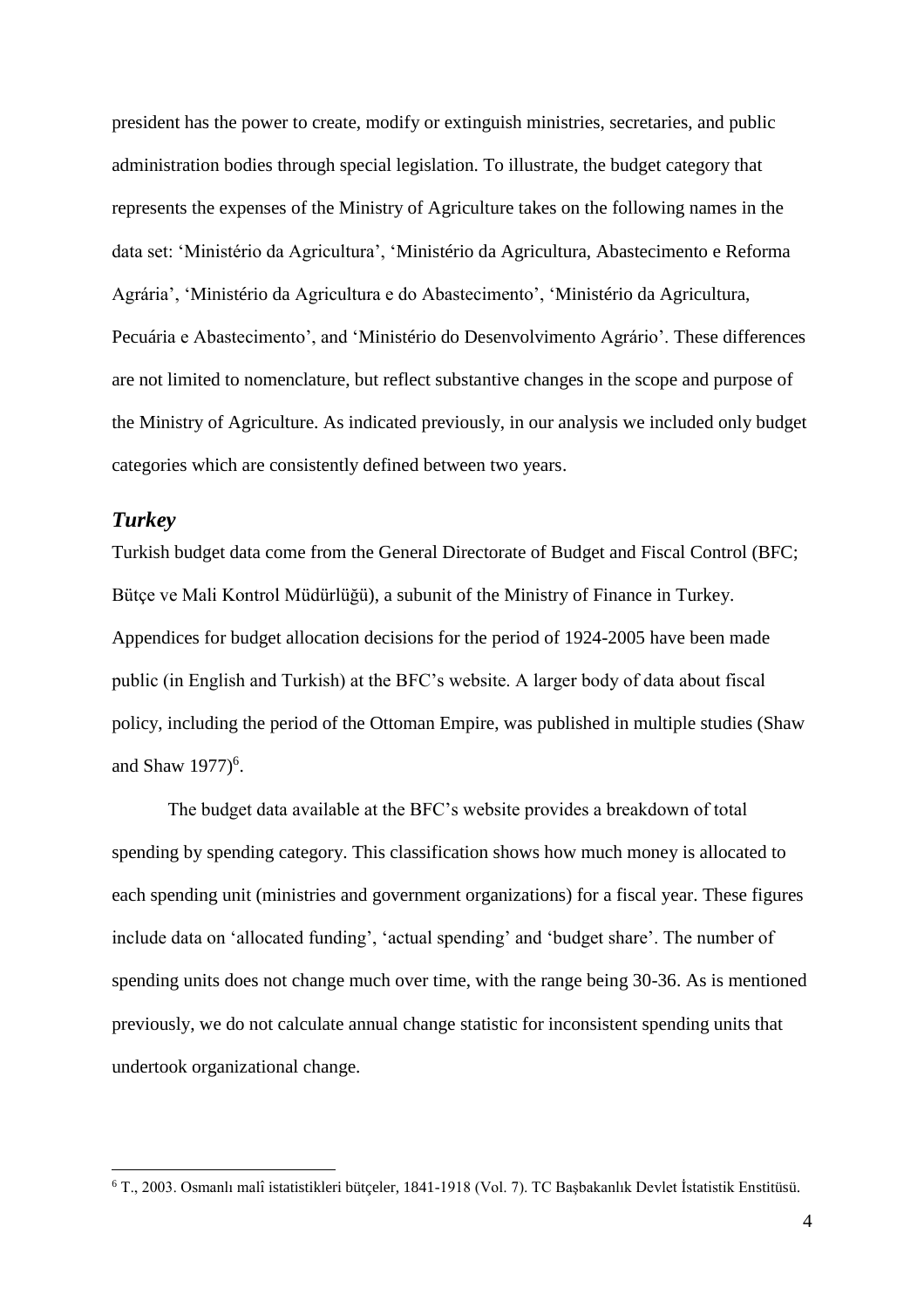There is no missing data in Turkish spending figures for the period under examination. Except some years in the late 1800s, allocated funds along with actual spending can be found at the BFC's website<sup>7</sup> and in Güran (2003).

## *Malta*

Maltese spending figures are drawn from two different sources. For a large part of the British colonial period (1813-1964), the British authorities published 'Blue books', which were recently digitalised and published online at:

https://nso.gov.mt/en/nso/Historical\_Statistics/Malta\_Blue\_Books/Pages/Malta-Blue-Books.aspx. Such books provided a wealth of information on such socio-economic aspects as population, currencies, trade and currencies, education and climate (but occasionally even description of botanic species or street maps). Spending figures were regularly included in the Blue books in a dedicated chapter on 'net revenue and expenditure', which we digitalised and put in spreadsheets. Blue books cover the period 1821-1937, with the only gaps in 1823 and 1826. Because the gaps were concentrated at the beginning of the time series, and also to avoid possible biases associated to the changeover between the old currency (scudo) and the 'new' one (pound sterling) that happened in 1826, we only used data starting from 1827. Expenditures data were recorded at a rather detailed level, and spending categories were relatively stable considering the long time covered. We counted 147 different categories that were used at least two consecutive times and were thus useful to calculate budget changes. Of these, 79 categories recurred at least ten times. Spending figures for 2001 to 2011 are available from the European Union's Classification of the Functions of Government (COFOG) dataset.

 $^7$  http://www.bumko.gov.tr/? Dil=2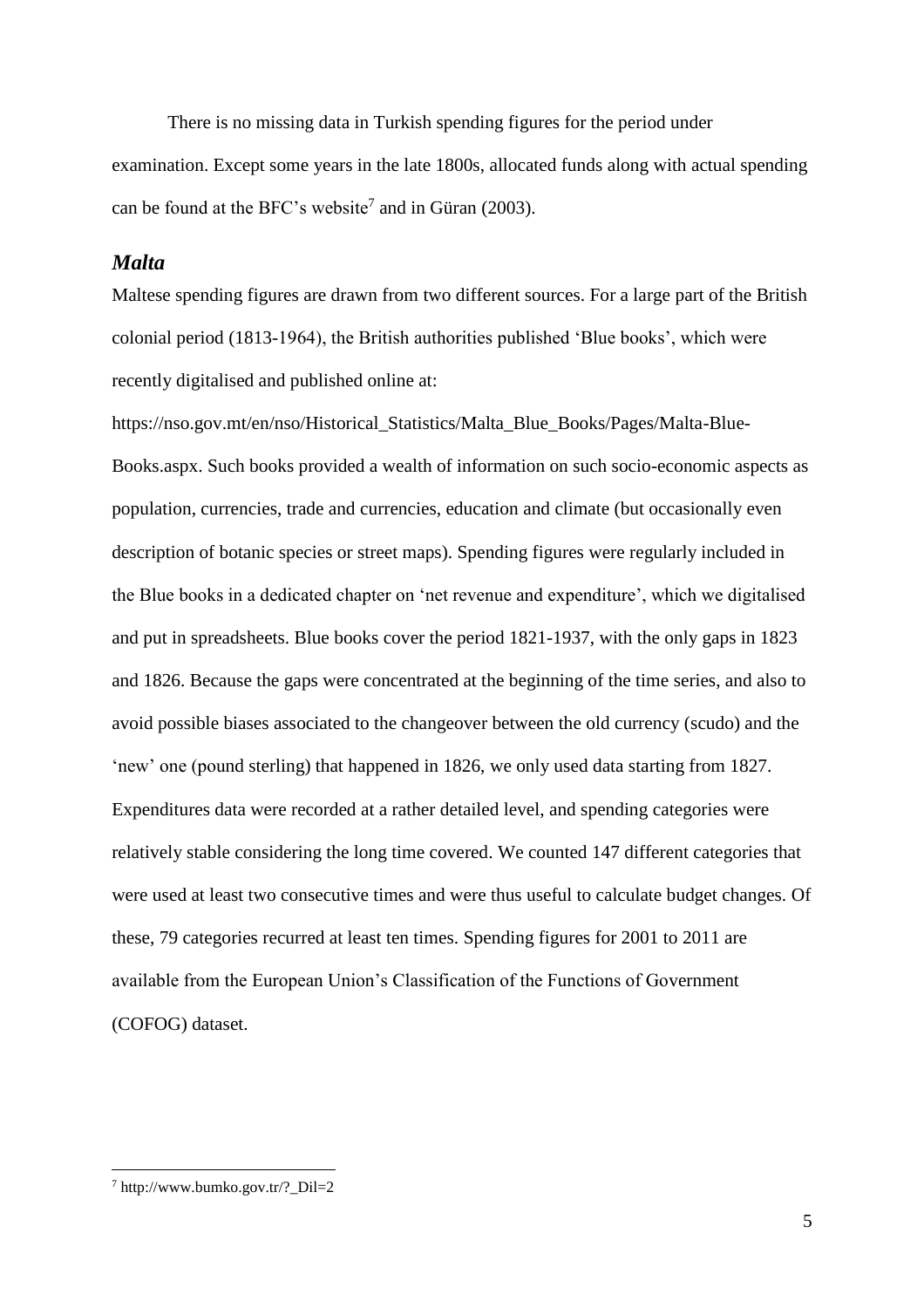#### **B. Robustness Tests**

#### *Regime Classification*

Concerns about the effect of regime-classification variation on the results reported in the article motivate us to pursue various robustness tests. If results consistently point in the same direction after multiple replications, this should lend greater credibility to our conclusions, even if certain concerns about data quality remain. In the article, we use Freedom House scores to separate authoritarian and democratic regimes. This appendix replicates our analysis using three alternative classification systems: Polity IV, Varieties of Democracy, and Unified Democracy Scores.

Polity IV codes 'the authority characteristics of states in the world system for purposes of comparative, quantitative analysis' (Marshall, Gurr, and Jaggers 2013). Specifically, we use Polity IV codes corresponding to political competition. We have theorized that it is the electoral connection that provides leaders in democratic regimes with the incentive to seek out and engage with policy information, so it makes sense to look at political competition. Polity IV divides regimes into five levels of political competition: repressed, suppressed, factional, transitional, and competitive. Every year of available budget data for Russia corresponds with the 'transitional' period for political competition, offering no opportunity for comparison. Malta is not coded at all under Polity IV, so our replication looks at only Brazil and Turkey. Table A1 displays the kurtosis statistics corresponding to the distribution of changes associated with each level of political competition.

| Country       | <b>Time Period</b>              | N   | Kurtosis | L-kurtosis |
|---------------|---------------------------------|-----|----------|------------|
| <b>Turkey</b> |                                 |     |          |            |
| Factional     | 1971-1972; 1979-1981; 1996-2004 | 350 | 208.26   | 0.779      |
| Transitional  | 1973-1978; 1983-1995            | 531 | 91.14    | 0.440      |
| <b>Brazil</b> |                                 |     |          |            |
| Repressed     | 1966-1974                       | 264 | 10.90    | 0.651      |
| Suppressed    | 1975-1985                       | 368 | 47.11    | 0.467      |
| Transitional  | 1995-2010                       | 595 | 40.40    | 0.382      |

Table A1. Kurtosis by Polity IV (Political Competition).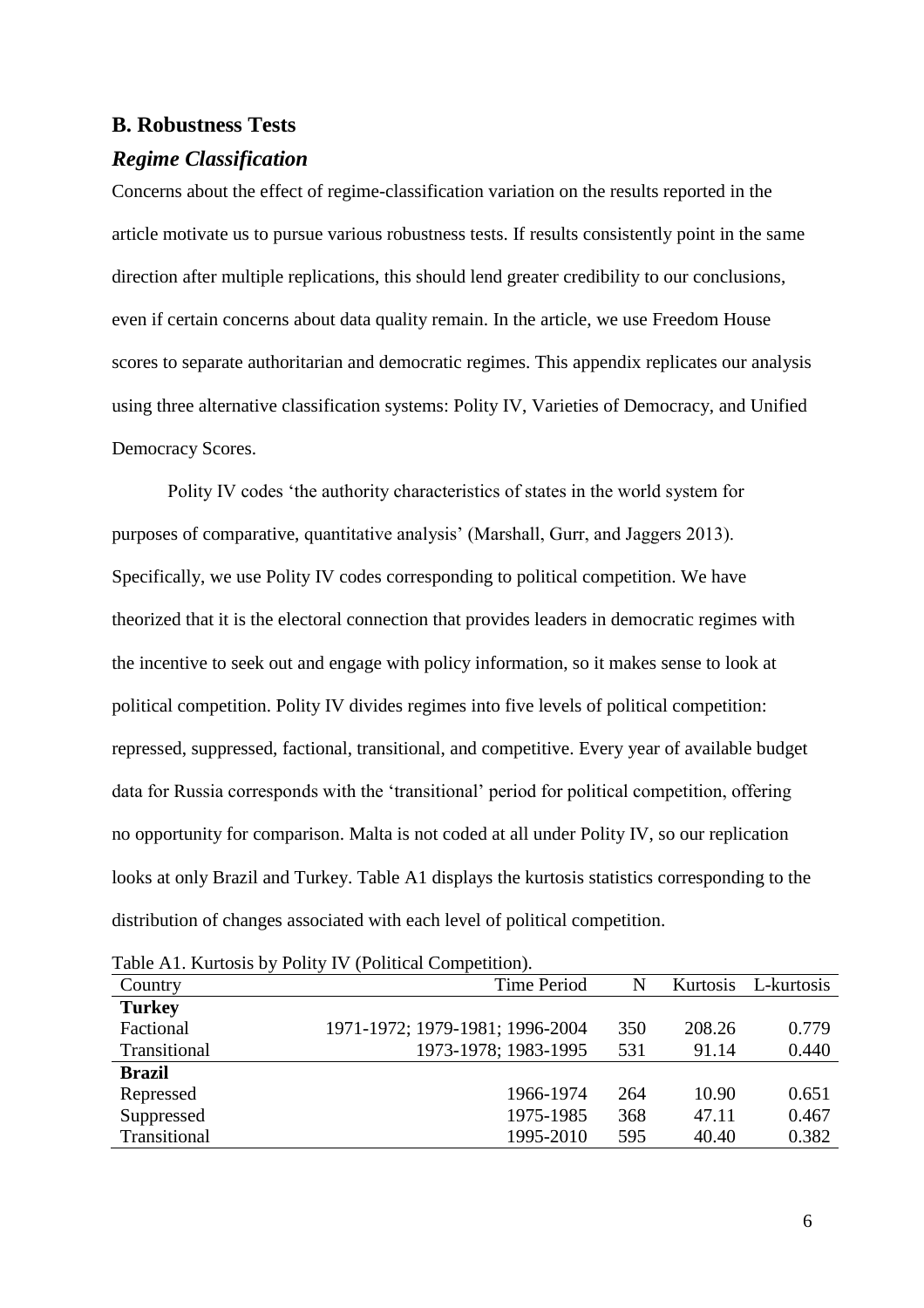For both Brazil and Turkey, L-kurtosis decreases substantially moving from periods of low to higher political competition. This provides additional support for the informational advantage hypothesis. Political competition forces leaders to engage with policy information, as an administration that is unresponsive to shifting environmental challenges will be voted out of office.

The new 'Varieties of Democracy' (V-Dem) classification system offers measures of five principles of democracy (electoral, liberal, participatory, deliberative, and egalitarian) and these are disaggregated into a variety of variables measuring such things as judicial independence, electoral regularity, and gender equality (Coppedge et.al. 2015b). From the V-Dem databank, we use a composite variable called the electoral democracy index, which captures Robert Dahl's institutions of polyarchy: freedom of association, suffrage, clean elections, elected executive, and freedom of expression (Coppedge et.al. 2015b). Countries can receive scores of either 0, 0.25, 0.5, 0.75, or 1, with higher scores indicating greater electoral accountability. The V-Dem codebook (Coppedge et.al. 2015a) suggests that the scores can be associated with 'closed autocratic,' 'autocratic,' 'ambivalent,' 'minimally democratic,' and 'democratic' regimes. Table A2 shows the results of the distributional analyses using V-Dem's electoral democracy index to divide the data. If there are fewer than 100 observation associated with an electoral democracy score, that period is not included in the analysis over concerns about the reliability of distributions drawn from small datasets. (Malta is not rated by the V-Dem system and therefore not included in the table.)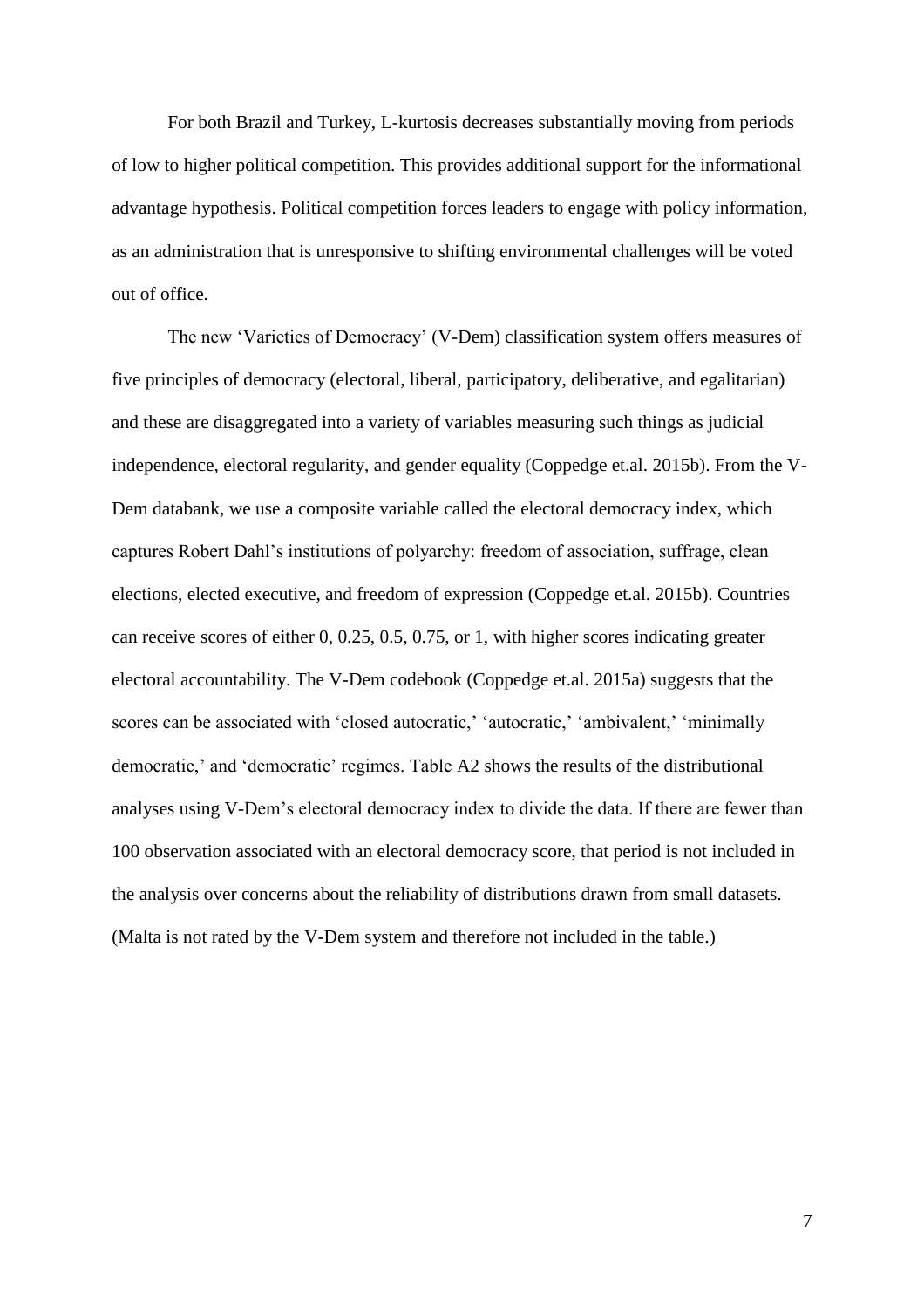| Country                     | <b>Time Period</b>              | N   | Kurtosis | L-kurtosis |
|-----------------------------|---------------------------------|-----|----------|------------|
| <b>Turkey</b>               |                                 |     |          |            |
| Ambivalent                  | 1984-1989                       | 155 | 49.16    | 0.441      |
| <b>Minimally Democratic</b> | 1971-1979; 1990-2004            | 624 | 366.89   | 0.735      |
| Brazil                      |                                 |     |          |            |
| Autocratic                  | 1965-1985                       | 668 | 30.36    | 0.853      |
| Democratic                  | 1995-2010                       | 595 | 40.40    | 0.382      |
| <b>Russia</b>               |                                 |     |          |            |
| Ambivalent                  | 1998-2002                       | 343 | 74.81    | 0.433      |
| Autocratic                  | 2002-2003; 2004-2006; 2010-2012 | 438 | 37.70    | 0.497      |

Table A2. Kurtosis by Varieties of Democracy scores.

Results are mixed. Brazil shows a dramatic reduction in kurtosis moving from a more autocratic to a more democratic period; evidence supportive of the informational advantage hypothesis. For Russia, the results point in the same direction, but the magnitude of change is smaller. The results for Turkey are, in contrast, supportive of the institutional efficiency hypothesis: more democratic years are associated with higher L-kurtosis. V-Dem rates Turkey as 0.75, minimally democratic, throughout the 1970s, 1990s, and 2000s, during which the country experienced two military interventions. Freedom House distinguishes the late 1970s as a period of greater freedom and categorizes all other years as 'partly free'. So, there are considerable discrepancies in the way the V-Dem electoral democracy index and Freedom House classify Turkey and they affect the results of the distributional analysis.

Finally, we use Unified Democracy Scores (U-Dem), which are estimated using Bayesian statistical models to create a general scale of democracy based on thirteen measures of regime type (Pemstein, Meserve, and Melton 2010). The scale is continuous, ranging from -0.50 for the most autocratic regimes to 0.50 for the most democratic. We subdivide this continuous measure into four U-Dem quartiles so that we have enough observations in each quartile to draw change distributions. Table A3 shows the results of distributional analyses that group budgetary changes based on these quartiles. If there are fewer than 100 observations in a quartile we do not draw a distribution for that grouping of observations.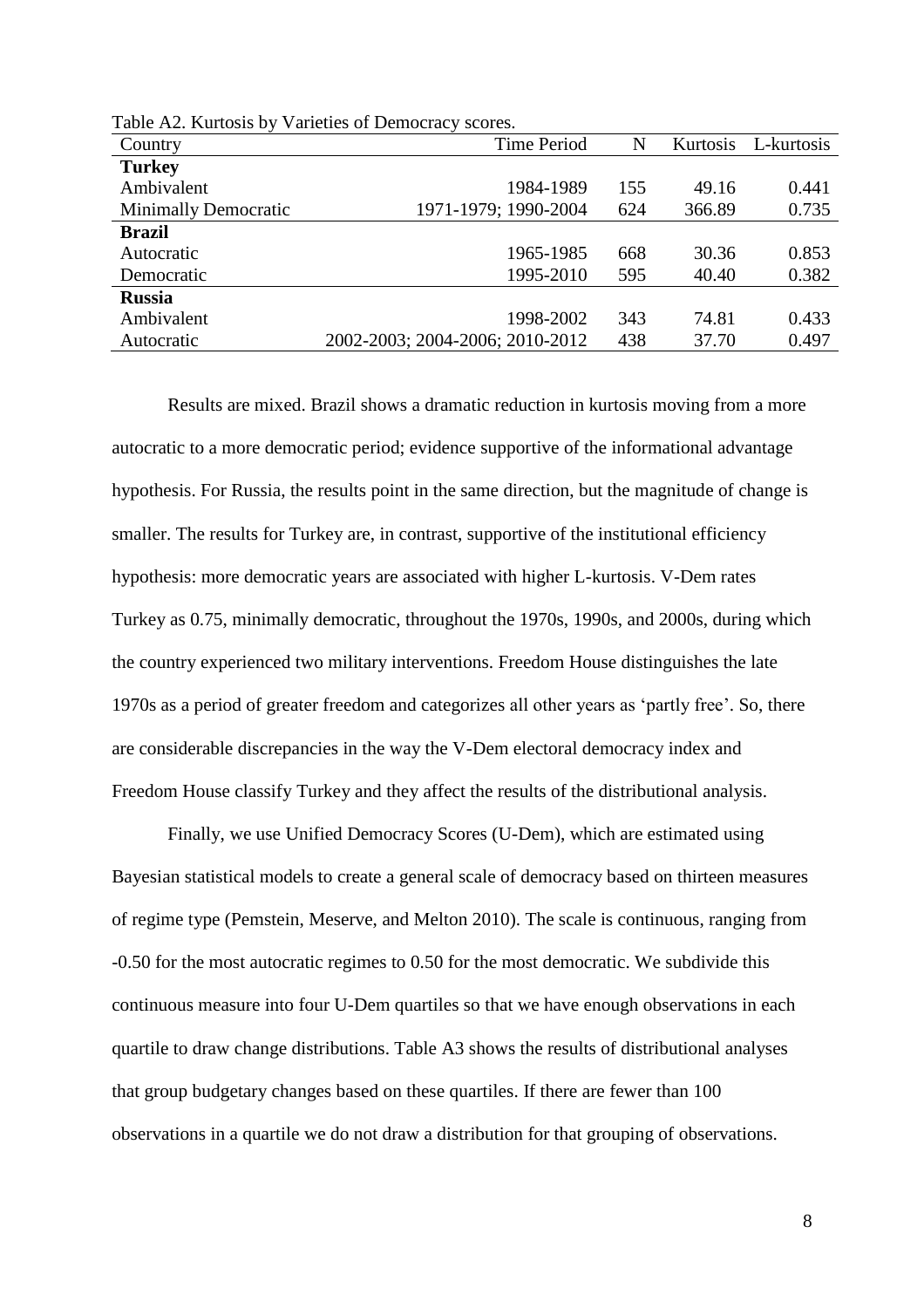| Country                                  | <b>Time Period</b>   | N   | Kurtosis | L-kurtosis |
|------------------------------------------|----------------------|-----|----------|------------|
| <b>Turkey</b>                            |                      |     |          |            |
| 1 <sup>st</sup> Quartile (Least Freedom) | 1973; 1983-2003      | 594 | 580.00   | 0.664      |
| $3rd$ Quartile                           | 1974-1979            | 187 | 110.13   | 0.623      |
| <b>Brazil</b>                            |                      |     |          |            |
| 1 <sup>st</sup> Quartile (Least Freedom) | 1965-1974            | 300 | 12.63    | 0.690      |
| $2nd$ Quartile                           | 1975-1985            | 368 | 47.11    | 0.467      |
| 4 <sup>th</sup> Quartile (Most Freedom)  | 1995-2010            | 595 | 40.40    | 0.382      |
| <b>Russia</b>                            |                      |     |          |            |
| $2nd$ Quartile                           | 2004-2005; 2011-2012 | 265 | 38.37    | 0.520      |
| $3rd$ Quartile                           | 1998-2003; 2005-2006 | 516 | 76.43    | 0.440      |

Table A3. Kurtosis by Unified Democracy scores.

L-kurtosis estimates for Brazil, Russia and Turkey support the informational advantage hypothesis. In all three cases, L-kurtosis is lower during periods of greater political freedom, although for Russia and Turkey the differences are smaller in magnitude than the differences found in Brazil.

By using the various classification systems, we gain consistent measures of the democratic tendencies of different regimes over time. But the historical span of these systems is limited and for Malta we have budget data from much further back in time than regimeclassification data is available. Furthermore, there are always some concerns about the accuracy of generalized classification systems. For these reasons, we replicate our analysis using regime transitions as the dividing points in the data. That is, we simply look at the historical record and note (to the best of our ability) the points at which one regime fell and was replaced by another. Table A4 shows the results.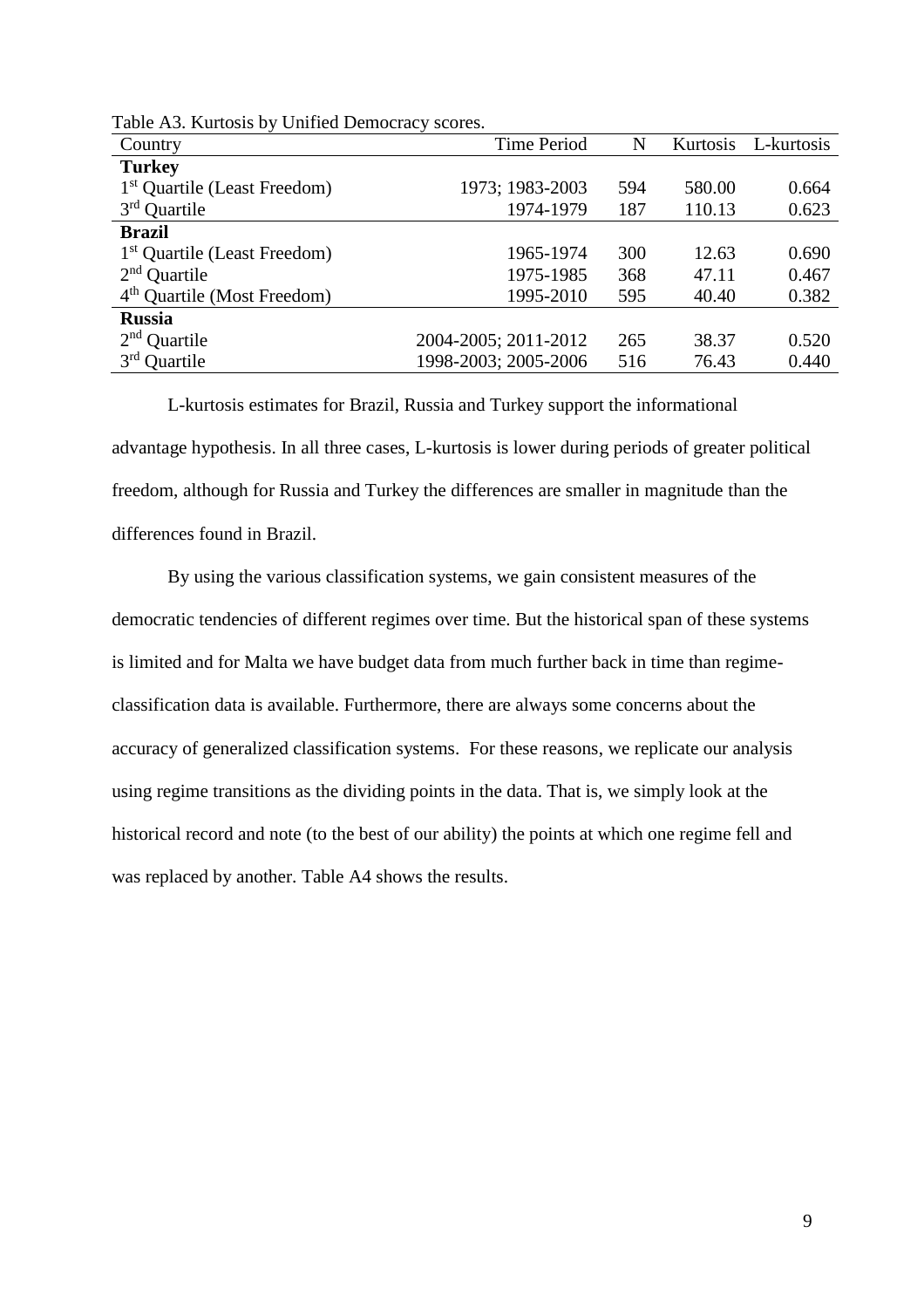| $10000 \times 17$ , isurvosis vy $100000$ .<br>Country | <b>Time Period</b>              | N     | Kurtosis | L-kurtosis |
|--------------------------------------------------------|---------------------------------|-------|----------|------------|
| <b>Russia</b>                                          |                                 |       |          |            |
| Democracy                                              | 1998-2003                       | 435   | 74.21    | 0.446      |
| Authoritarian                                          | 2004-2006; 2010-2014            | 526   | 98.49    | 0.515      |
| <b>Turkey</b>                                          |                                 |       |          |            |
| Democracy                                              | 1970-1978; 1982-1995; 1997-2004 | 484   | 454.37   | 0.736      |
| Military                                               | 1979-1981; 1996                 | 69    | 4.91     | 0.195      |
| <b>Brazil</b>                                          |                                 |       |          |            |
| Military                                               | 1964-1985                       | 944   | 80.70    | 0.376      |
| Democracy                                              | 1995-2010                       | 866   | 229.78   | 0.283      |
| <b>Malta</b>                                           |                                 |       |          |            |
| Colonial                                               | 1827-1921                       | 2,675 | 565.68   | 0.652      |
| <b>Colonial Self-Rule</b>                              | 1922-1936                       | 499   | 122.93   | 0.569      |
| Democracy                                              | 2001-2011                       | 380   | 71.11    | 0.499      |

Table A4. Kurtosis by regime.

Using the longer data series for Brazil and the different dividing points for each country does not substantively alter the results. (The exception is Turkey, where the low number of cases during periods of military rule create concerns about the robustness of distributional statistics.) For the most part, however, we still see a lower magnitude of punctuation during periods of greater political openness. Altogether, we have conducted sixteen tests of the hypotheses (across countries and classification systems) and twelve of these tests support the informational advantage hypothesis. So, while the results are not unequivocal, they point strongly in one direction and appear to reflect real differences in the abilities of democracies to process and act on information.

#### *Economic analysis*

Concerns about alternative explanations motivate us to engage in another robustness test. Brazil, Russia, and Turkey experienced economic instability during the periods analyzed in this paper. Thus, we need to account for the possibility that it is economic instability, and not difference in regime type, that explains the kurtosis patterns we observe. This issue is less problematic for Russia because the years of economic crisis are already excluded from our data set given our inability to compute spending change statistics for the 2008, 2009, and 2010 budgets. We rely on existing literature to define the years of economic collapse for the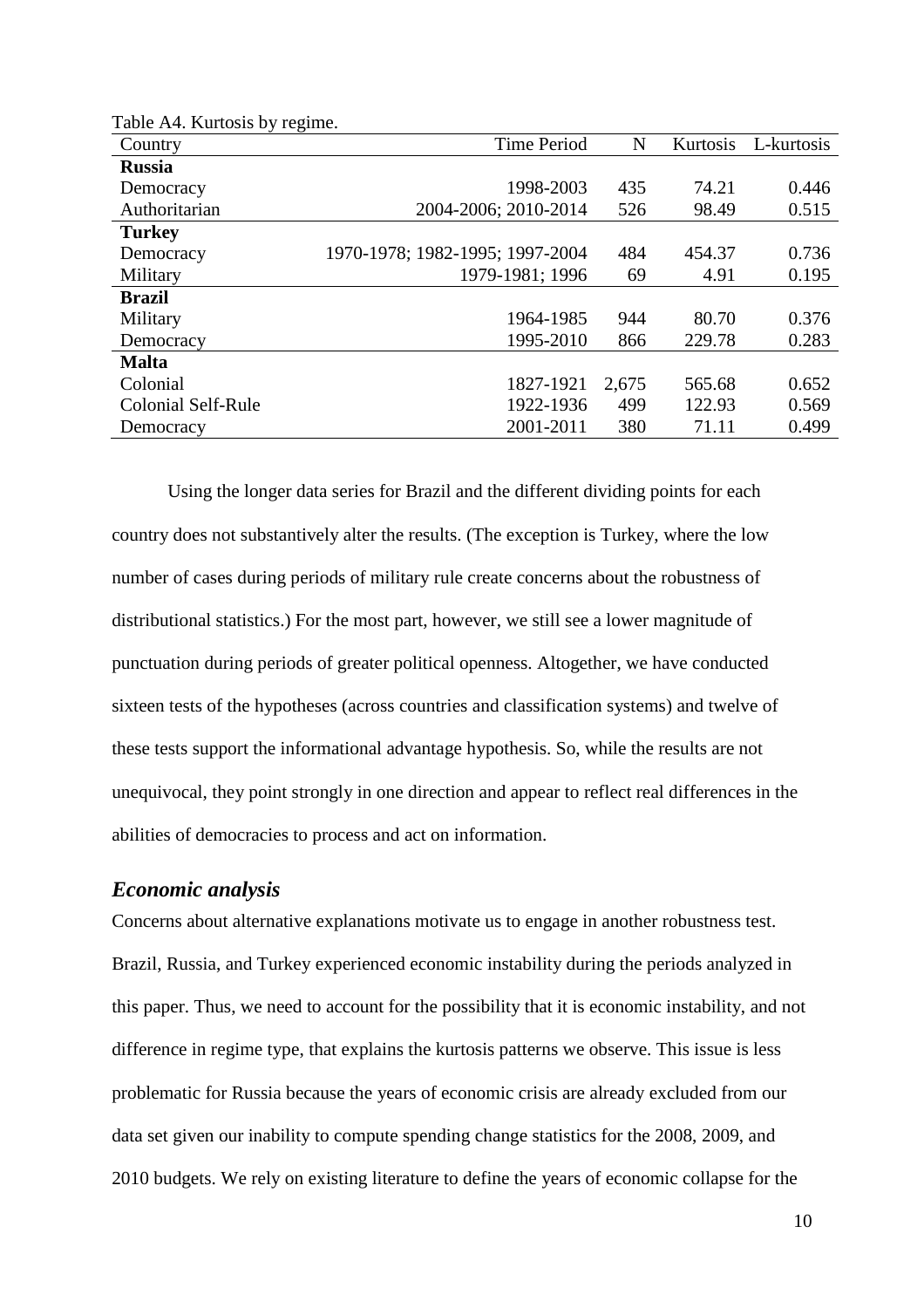two other countries. For Turkey, we exclude the years of 1994 and 2001 (Celasun [1998]; Özatay and Sak [2002]; Akyüz and Boratav [2003]; Macovei [2009]; Öniş [2009]). For Brazil, we exclude the second period of the military regime (1975-1985), during which the country experienced oil shocks and debt crises; and the years of 1995, 1998, 1999, and 2001, during which the country was hit by different financial crises (Skidmore [1988]; Skidmore et al. [2010]; Toshniwal [2012]). Table A5 reports the results of this analysis using Freedom House scores: L-kurtosis still declines moving from partly free to free periods. In fact, results remain unaltered across multiple replications of this analysis using Polity IV, V-Dem, U-Dem scores and historical records.

|               | Table A.S. Nurtosis by Freedom House faitkings (years of economic crisis excluded) |     |          |          |
|---------------|------------------------------------------------------------------------------------|-----|----------|----------|
| Country       | Time Period                                                                        | N   | Kurtosis | L-       |
|               |                                                                                    |     |          | kurtosis |
| <b>Brazil</b> |                                                                                    |     |          |          |
| Partly        | 1975-1985; 1996-1997; 2000                                                         | 222 | 26.01    | 0.433    |
| Free          |                                                                                    |     |          |          |
| Free          | 2002-2010                                                                          | 210 | 12.03    | 0.319    |
| <b>Turkey</b> |                                                                                    |     |          |          |
| Partly        | 1970-1972; 1979-1993; 1995-2000; 2002-2004                                         | 718 | 439.80   | 0.710    |
| Free          |                                                                                    |     |          |          |
| Free          | 1973-1978                                                                          | 161 | 95.38    | 0.657    |

Table A5. Kurtosis by Freedom House rankings (years of economic crisis excluded)

## **C. Descriptions of the Budgeting Process in Each Country**

## *Russia*

The political environment has varied considerably in post-Soviet Russia. Following the collapse of the Soviet Union, the country experienced an unprecedented level of political competition, media freedom, and economic liberty. However, the concomitant collapse in state capacity meant that President Yeltsin's tenure, 1991-1999, was also marked by economic turbulence, threats to the territorial integrity of the federation, and 'feckless pluralism' (Carothers 2002: 10) instead of consolidated multi-party politics. In response to this impression of disorder, Vladimir Putin set out on a project of re-establishing state control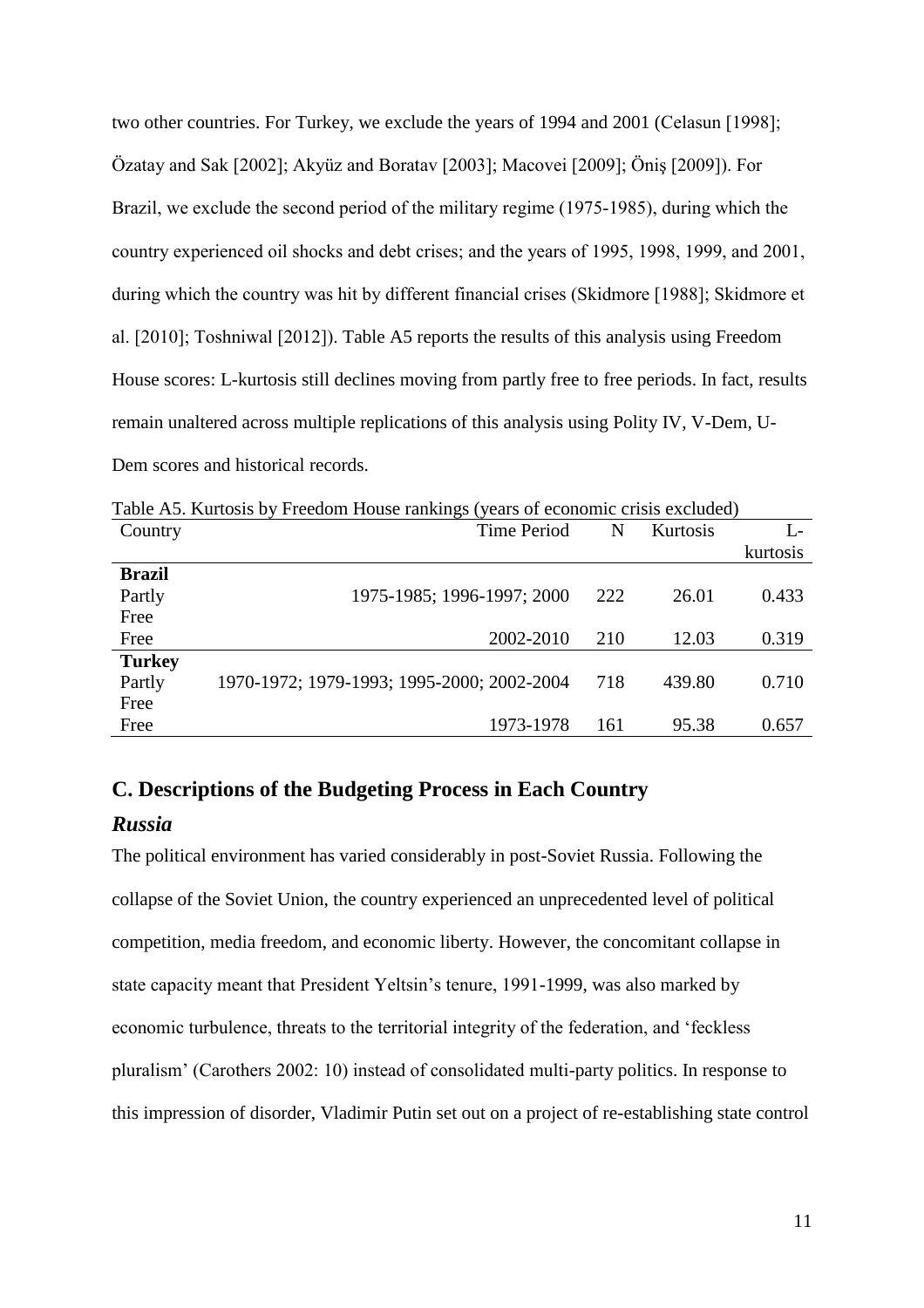on his election to the presidency in 2000 — an aim aided greatly by the concurrent rise in world oil prices.

Although there are notable differences in how post-Soviet Russia's political system has been classified, there is a broad consensus of an authoritarian turn under the leadership of President Putin. Freedom House changed its classification of Russia from 'Partly Free' in 2003 to 'Not Free' in 2004, citing 'the virtual elimination of influential political opposition parties within the country and the further concentration of executive power' (Freedom House 2005). Along with executive dominance over the legislature — thanks to the rising seat share of the 'party of power', United Russia — the Putin administration clamped down on media freedom, removing most independent television news outlets. In addition, oligarchs with political pretensions — most notably Mikhail Khodorkovsky — were threatened into exile or imprisoned.

This narrative of increased executive control was also reflected in budgetary practices. Whereas budgets passed in the 1990s were subject to intense lobbying during legislative passage, often resulting in delayed promulgation and making the final laws unimplementable (Troxel 2003), budgeting in the 2000s became a much more orderly affair, with fewer channels for outside influence on executive tax and spending decisions. However, the rising dominance of the executive branch and apparent subsequent gains in institutional efficiency went hand-in-hand with the loss of information transparency. Beginning with the 2008 budget, complete spending figures broken down by functional sub-category have not been made public by the Russian Government – something that, according to Cooper (2007: 2), constitutes an 'unprecedented degree of classification [opacity] of the budget'.<sup>8</sup> Beyond the markedly reduced influence of the legislature in the decision-making process, increased

<sup>&</sup>lt;sup>8</sup> As described in the appendix, spending figures for later years are taken from reports produced by other state bodies involved in the budget process, which – for unknown reasons – are able to make public ostensibly classified information.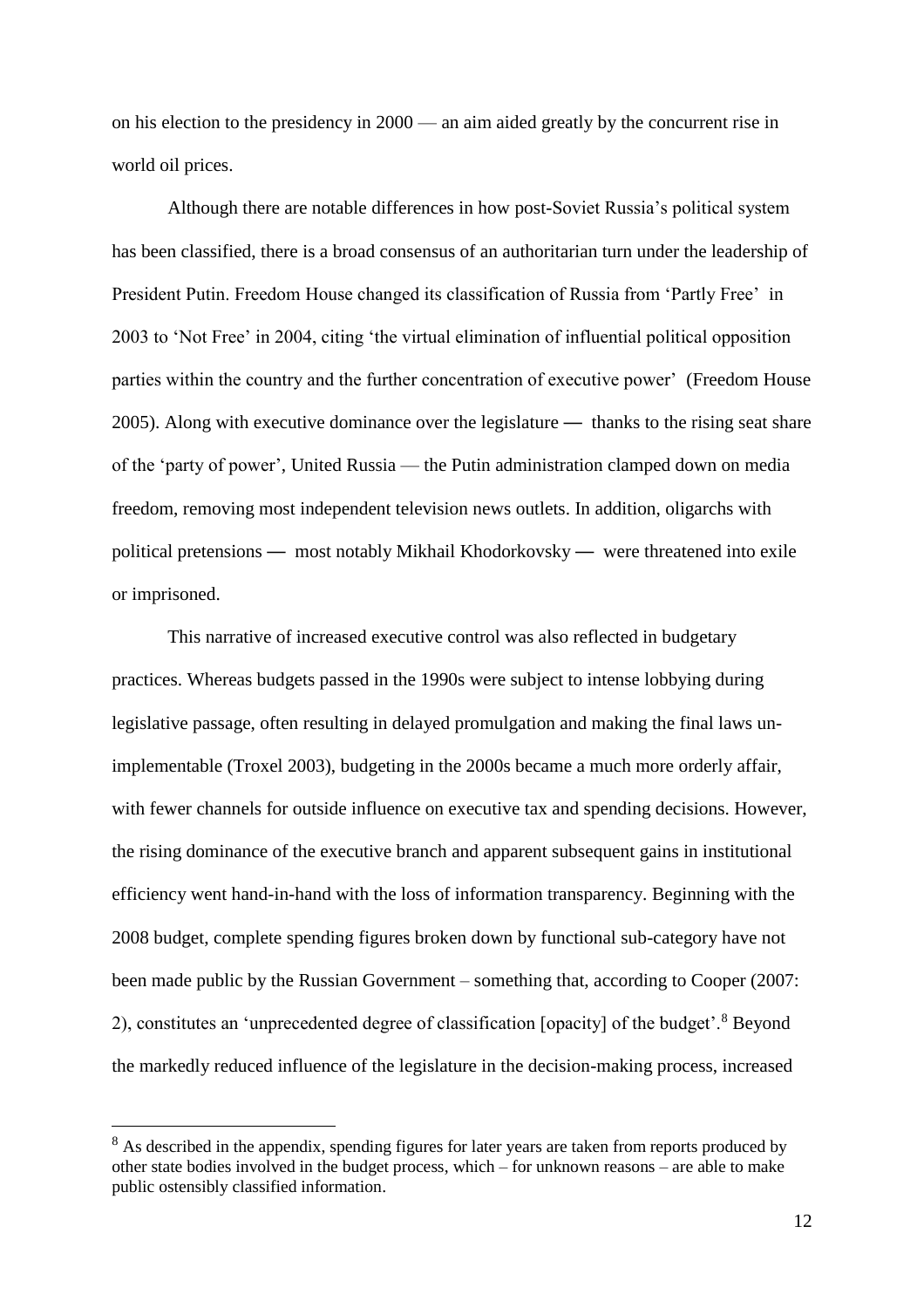opacity appears to be another way in which budgeting processes can differ between periods of democracy and non-democracy (see Wehner and Renzio 2013).

## *Turkey*

The history of Turkish democracy can best be described by large fluctuations starting from the multiparty politics in 1950. Although the end of single-party political system was of great importance for the democratization of Turkish politics, the newly elected government under the leadership of Adnan Menderes soon embraced undemocratic practices to restrict opposition activities. As the deteriorating relations between government and opposition reached its nadir in 1960, the military intervened in politics for the first time since the establishment of the Republic (1923), removing the government party from office and executing its leaders. Shortly afterwards, in 1961, elections were held and Turkish politics entered into a new phase, one in which polarization and political violence increased dangerously to the point at which the military intervened in politics for the second time by delivering memoranda. However, violence and political instability continued to develop (Tachau and Heper 1983). In the following ten years, politics was mostly dominated by unstable coalitions and minority governments, resulting in right-wing/left-wing political violence. For the third time, in 1980, the military took control of the government and banned all the political activities temporarily until 1983. The influence of military on politics has been restricted only after late 2000s during the AKP's (Justice and Development Party) government.

Although Turkish politics faced three military interventions in two decades (1960, 1971 and 1980), the role that the military played was categorized as 'moderator' and 'guardian' as these military regimes ended soon after the political authority was restored (Tachau and Heper 1983). Instead, the conditions that put Turkey among 'partly-free' countries emerged under civil governments. An electoral threshold of 10 percent that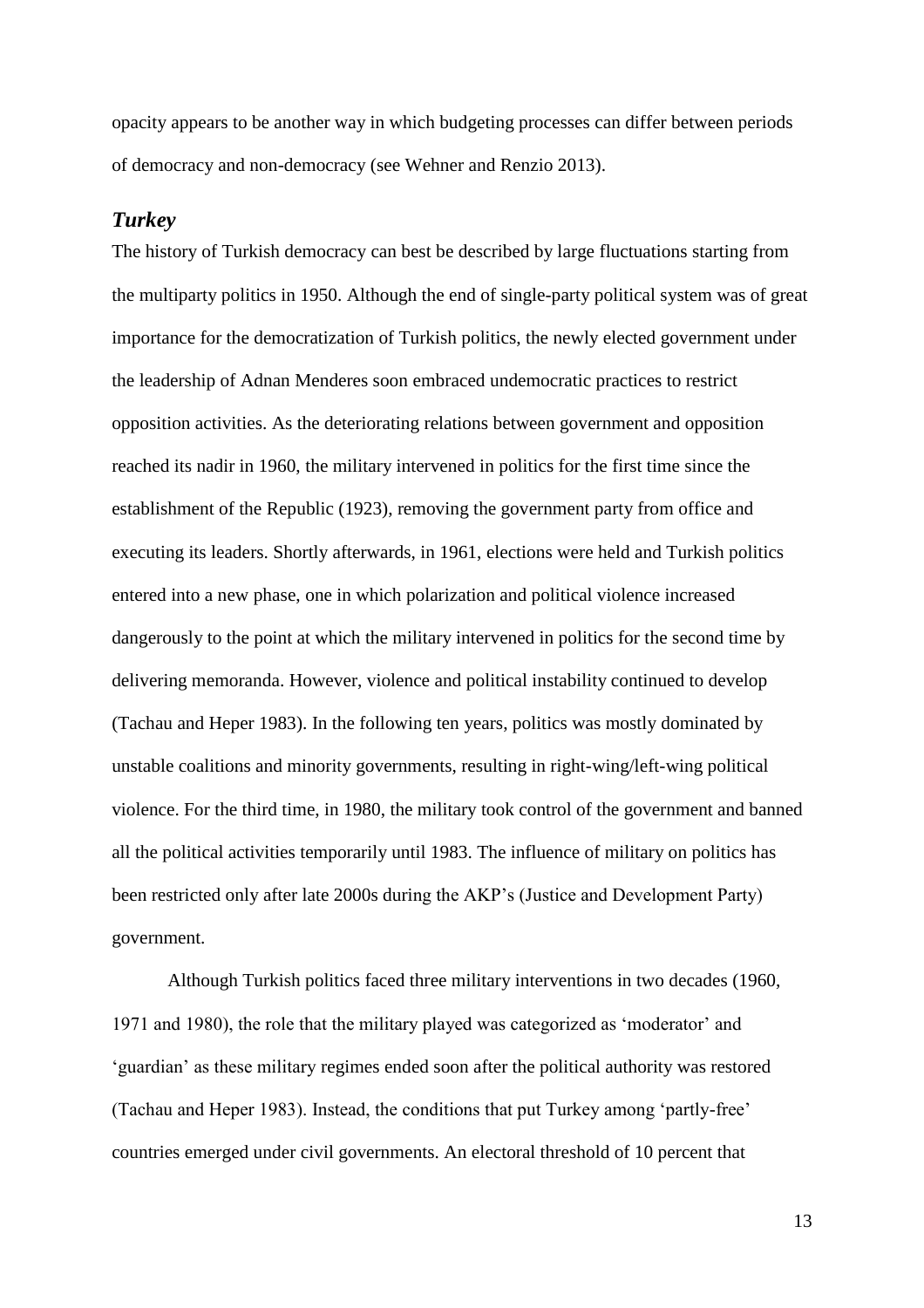prevented certain parties from winning seats in parliament and bans on political activity of the Kurdish élite harmed political rights and civil liberties in Turkey during the 1990s. Moreover, freedom of expression had long been limited in Turkey; many journalists were accused of insulting state officials and imprisoned in 1999 (see Freedom House 1999; section on Turkey), which received much attention particularly from the EU and leading non-profit organizations.

The Turkey data covers the period of 1970 to 2004. The first period, 1970-1972, is categorized as partly free; 1973-1978, free; and 1979-2004 again partly free. The latter period coincided with the rise of the Kurdish movement in the country: Turkey's treatment of its Kurdish citizens has been the main obstacle to the democratization of Turkish politics (Ergil 2000). There are good reasons to expect that certain political and social groups were isolated from the decision-making process and their demands were not taken into consideration during this period.

## *Brazil*

Our analysis focuses on the years of authoritarian rule (1964-1985), and, in the democratic period, the years of centre party rule (PSDB, 1995-2002, during which the president was Fernando Henrique Cardoso) and the years of left party rule (Workers' Party, or the PT, 2003-2010, during which the president was Luiz Inácio Lula da Silva). The authoritarian years under the Brazilian military can be divided into two periods. The first (1964-1974) was characterized by the dominance of a hard-liner group of military officers, economic prosperity, and the relative absence of social unrest. The second (1975-1985) was characterized by the dominance of the moderate group of military officers, economic crisis, and presence of social unrest.

The first period of the military regime was marked by the severe restriction of political and civil rights. The government interfered in almost all labour unions and civil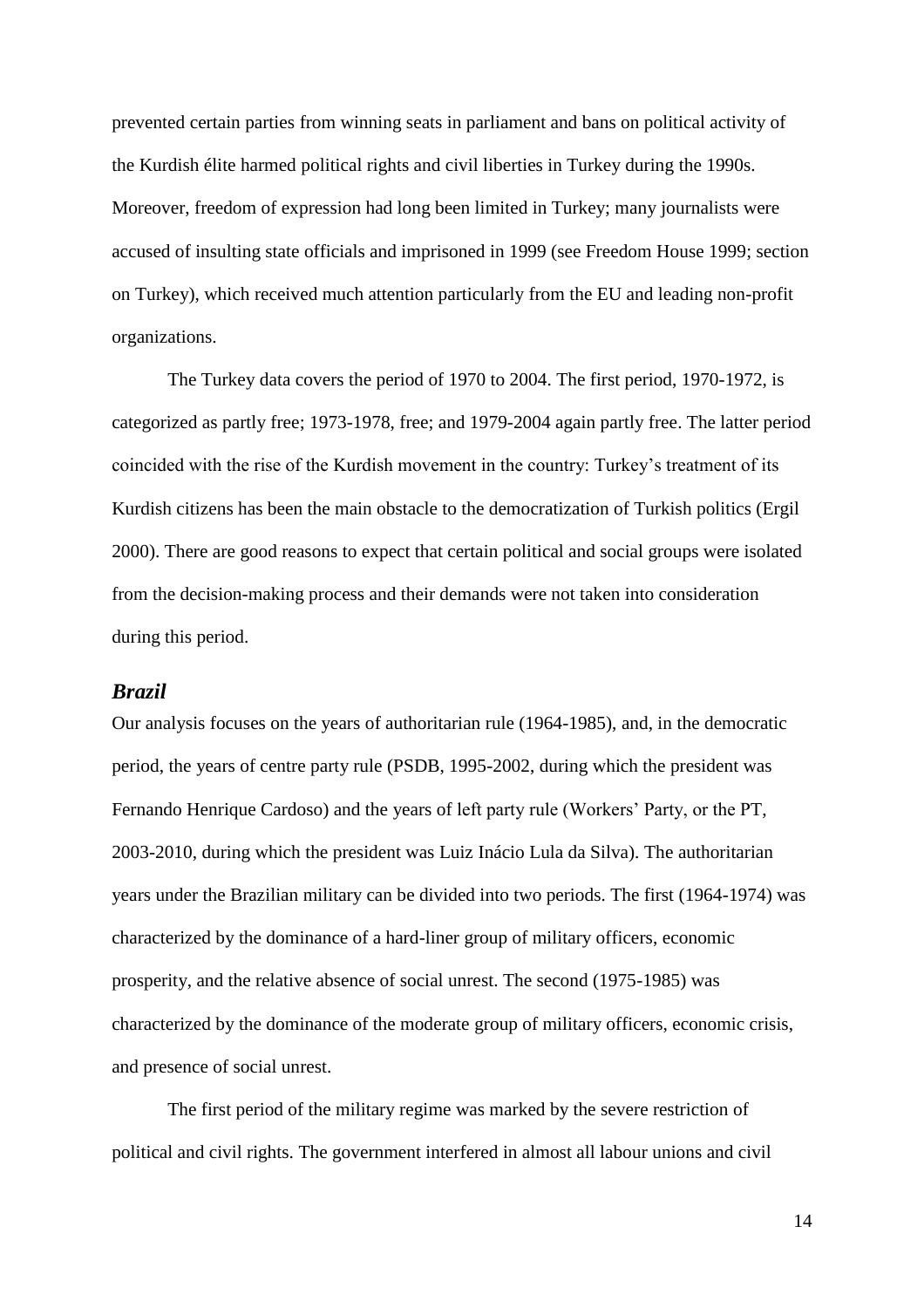society organizations, strikes were banned and student movements were declared to be extinct. Political rights were also suspended. The government established indirect elections for presidents and governors. Only two political parties were allowed to exist: the ARENA (*Aliança Renovadora Nacional*), the regime party, and the MDB (*Movimento Democrático Brasileiro*), the opposition party. During this period, rulers temporarily shut down Congress in 1968 and edited the AI5 (Institutional Act 5), suspending all democratic rights and constitutional freedom.

During the second period of the military regime, Brazil's economy started to suffer the effects of the oil shock of 1973 combined with the maintenance of investments in unfavourable conditions. Although the government tried to contain the crisis, a second oil shock (1979) jeopardized its plan. The annual rate of inflation did not stop growing during this period, which did not stop the Brazilian military regime from focusing on economic growth at all costs (Skidmore 1988). President João Figueiredo, the last military ruler to occupy office, turned to the IMF (International Monetary Fund) for assistance (Baer 2014) in 1982. Ernesto Geisel, who took office in 1974, had committed his government to starting the process of political opening (Huntington 1991). Several sectors of society began to organize in this period (for instance, the '*Diretas Já*' movement demanded direct presidential elections between 1983 and 1984), which increased the pressure for the government to promote institutional reforms (such as the end of the censorship of radio and television in 1978).

The transition to democracy occurred in March 1985 when President José Sarney took office after the death of Tancredo Neves, who had been indirectly elected president by an electoral college. Freedom House notes the transition, changing its classification of Brazil from 'Partly Free' to 'Free' in 1985.<sup>9</sup> These political changes also marked the beginning of a

<sup>9</sup> Freedom House ranks the country as Partly Free again from 1993-2002. Such classification is justified by increases in violence and lawlessness on the part of the police, upsurge of organized crime, lack of respect for indigenous rights, and corruption within the federal government. From 2003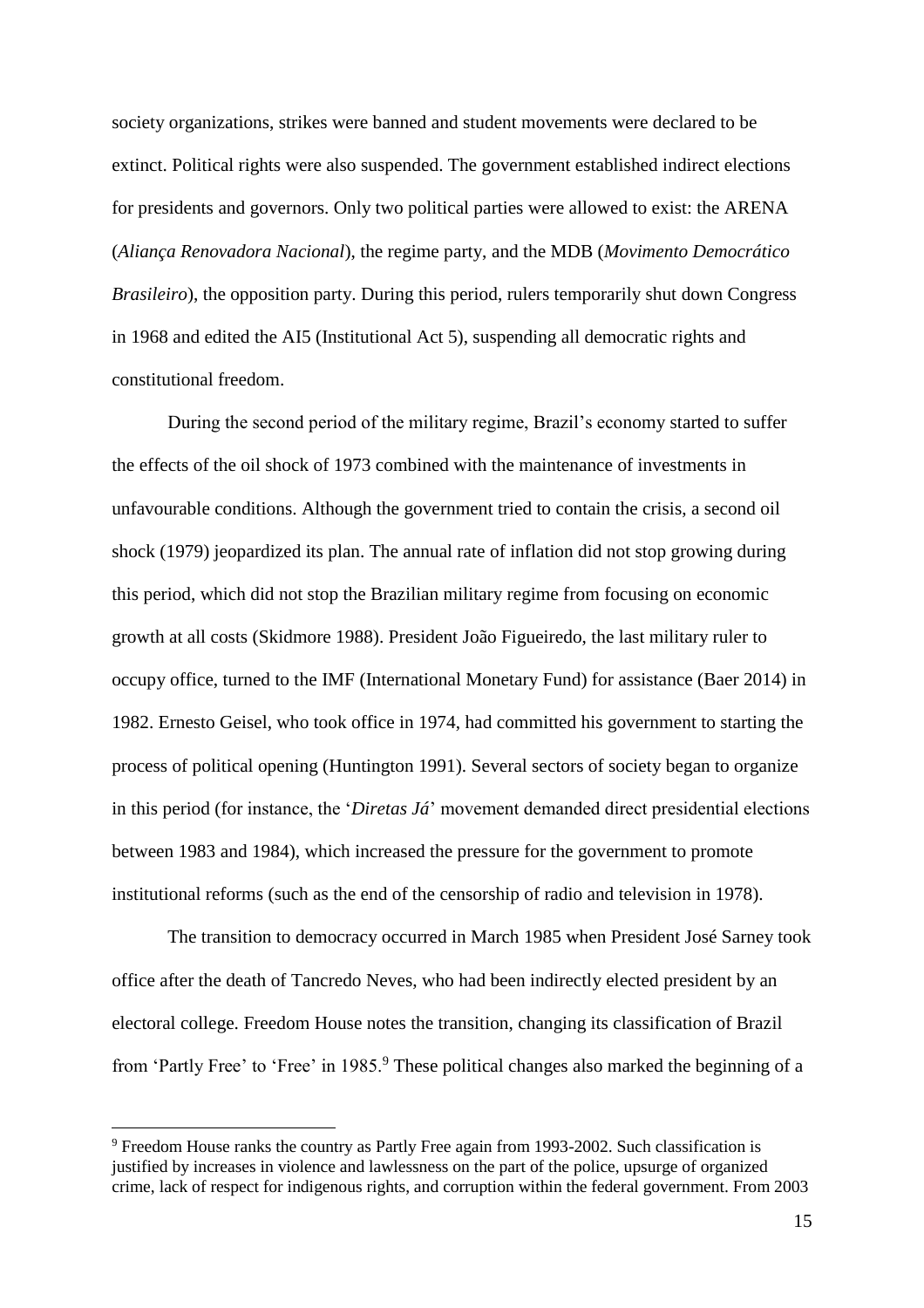tumultuous economic period. From 1985 to 1994, Brazil had four different currencies (Cruzado, Cruzado Novo, Cruzeiro, and Cruzeiro Real). The country suffered with hyperinflation that reached levels as high as of 81.3 percent in a single month in 1990 (Bresser, Pereira, and Nakano 1991). Budget data for this period is scarce and unreliable. For these reasons we exclude 1986 to 1994 from our analysis.

#### *Malta*

 $\overline{a}$ 

Malta was under direct rule of the British Crown since 1800. British troops were called to liberate the island from the Napoleonic army after only two years of French domination, which in turn had posed an end to the unique confederal theocracy of the Order of St. John, known as the government of the Knights. When the British took over Malta, they centralized decisions under their authority. Ever since, the political history of colonial Malta was one of continuous requests of self-government by the Maltese, and reluctant, intermittent concessions by the UK (Frendo 2000).

The British rule of the first decades was effectively a 'gubernatorial autocracy' (Cremona 1997). Representatives of the Maltese population were kept out of any decisionmaking body, and civil liberties were suppressed. The King bluntly rejected the requests of constitutional government, representative political bodies, independent tribunals, and freedom of expression. Representation in a consultative Council of Government with consultative powers was first granted in 1835; Maltese members, however, were a minority, and they were appointed rather than elected.

The first elected Council of Government was introduced with the 1849 constitution. Maltese representatives were still a minority of the members, and suffrage was limited by

on, Freedom House ranks the country as Free due to improvements in political rights. In particular, Freedom House highlights the holding of a free and fair election in which an oppositional presidential candidate of a different ideology from the ruling coalition (Luiz Inácio Lula da Silva, Workers' Party) was elected.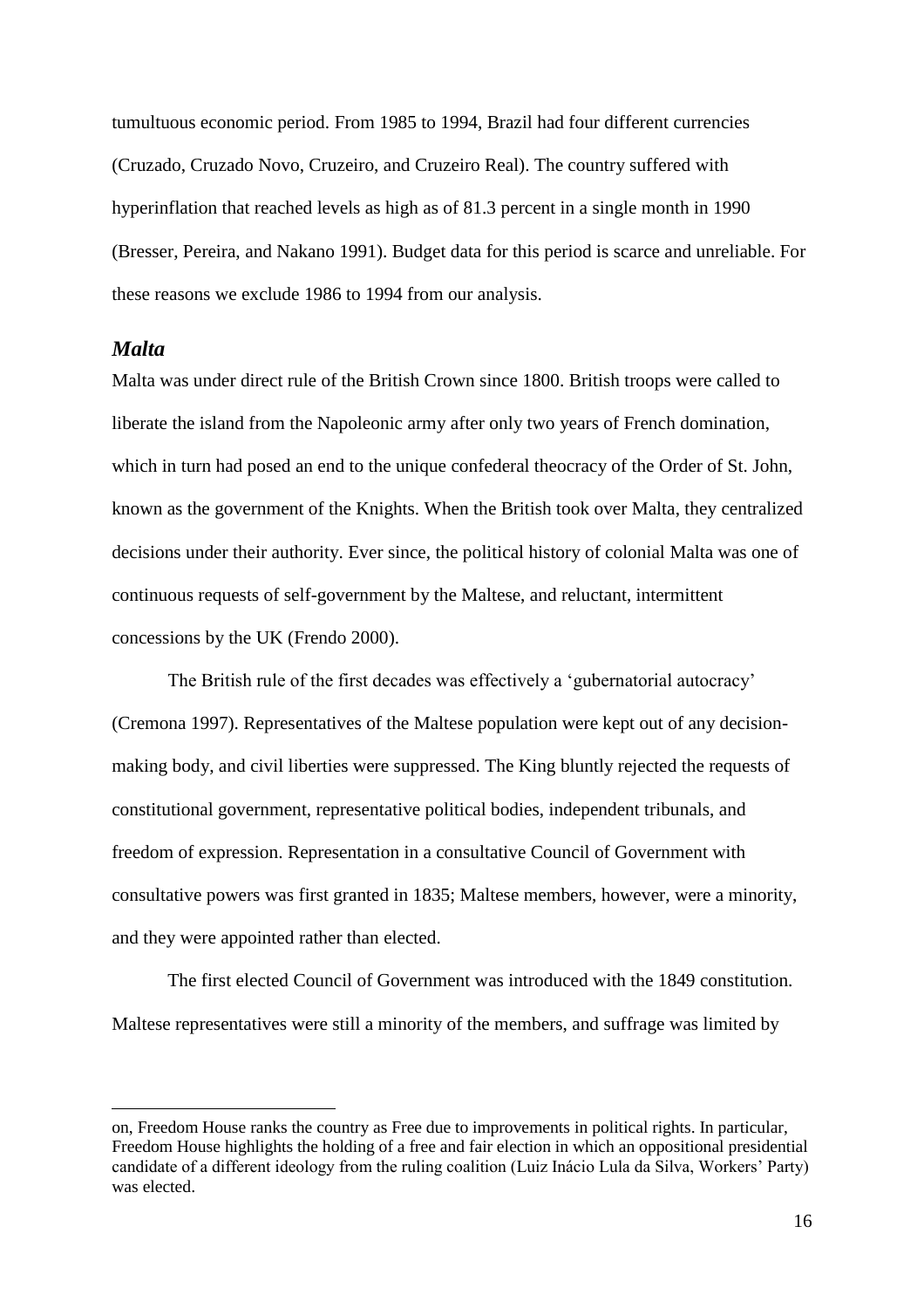sex, age, literacy, property, and income; which restricted the electorate to less than four percent of the population. In addition, while the Council had decision-making power, the Governor could override its deliberations. A new constitution granted in 1887 established a Legislative Council with a majority of elected Maltese representatives. However, the Governor could still veto or override its decisions, and while limitations to suffrage were relaxed, the electoral body was still restricted to five percent of the population. When the elected members took a confrontational stand against the colonial government, the constitution was revoked.

A real change was introduced in 1921, when social pressures created by WWI led to the promulgation of a new constitution. The Amery-Milner constitution introduced a bicameral system with legislative powers. A number of matters – including trade, foreign relations and defence – were reserved to the Imperial government; and suffrage was still restricted, including by sex. And yet, the 1921 constitution marked a radical change with the introduction of self-rule. The next significant changed happened in 1947, when a national assembly approved a new constitution which introduced universal suffrage and restricted the reserved matters to those touching 'public safety'.

While post-second world war Malta had fully representative institutions, it still was a British colony. The 1961 Constitution finally established 'the state of Malta' which obtained independence from Britain on 21 September 1964 following a referendum. The Constitution was amended in 1974 to make Malta a Republic. Although Malta had a democratic constitution, a free press, and a pluralistic party system, the first decades after independence were years of democratic consolidation. Its perfect two-party system, coupled with hypermajoritarian political institutions (Carammia and Pace 2015), meant that one party could rule the country after winning the elections by narrow margins of as little as one thousand votes. The charismatic government of Dom Mintoff, the leader of the Labour party in government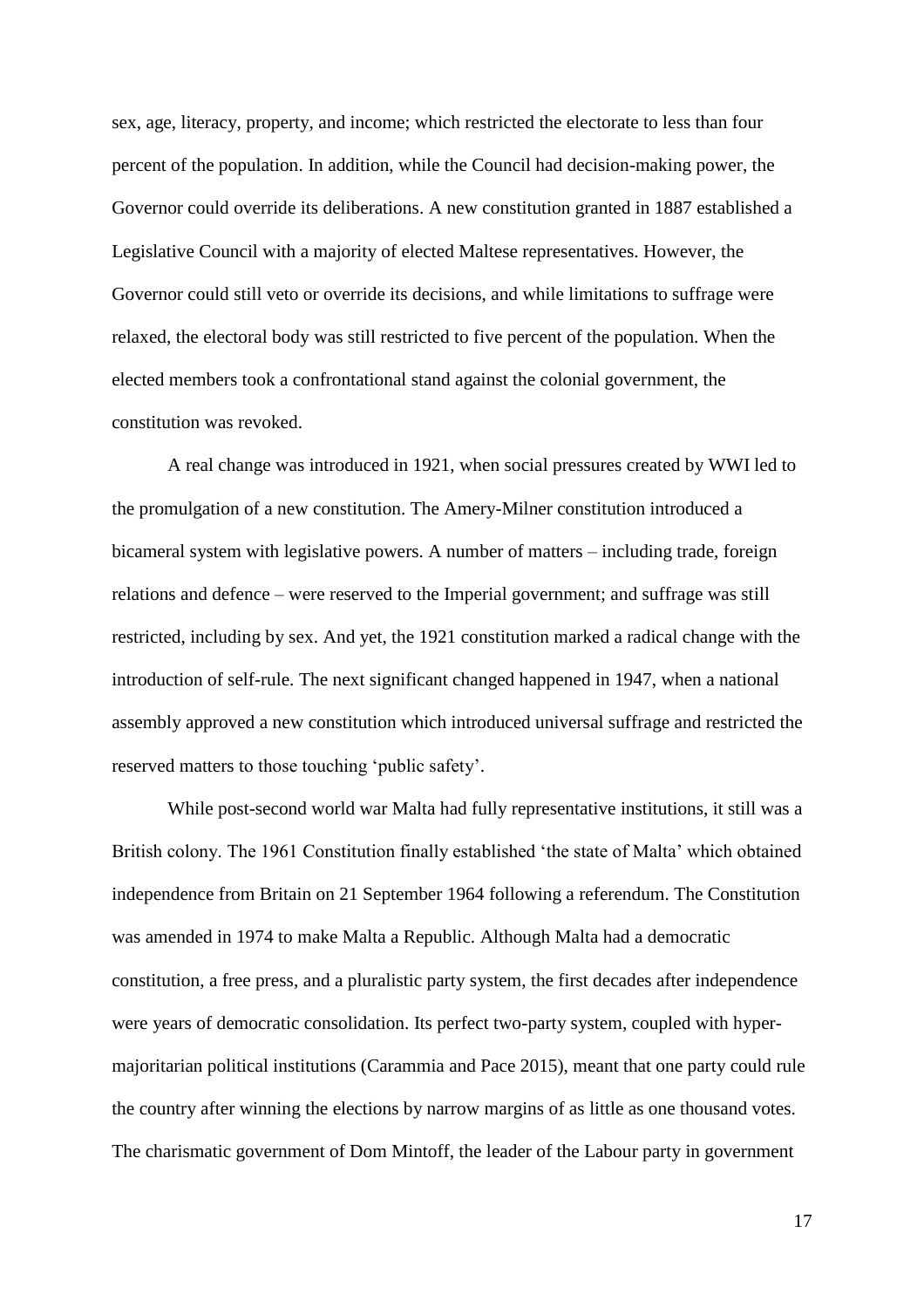between 1971 and 1987, was particularly controversial. Mintoff steered Malta toward the non-aligned movement, and tightened relations with such countries as Libya and North Korea. Eventually, civil liberties were tightened during the final years of Labour government. This reflects in Freedom House rankings, where Malta is classified as Partly-Free between 1983 and 1987. That was a short parenthesis, however; for the rest of the period covered by Freedom House, independent Malta was always classified as a free country. In 2004, forty years after gaining independence, Malta became a member of the European Union; four years later, it introduced the Euro as its currency.

## **References**

- Akyüz, Y. and Boratav, K., (2003) 'The making of the Turkish financial crisis'. *World Development*, 31(9), pp.1549-1566.
- Baer, Werner. (2014) *The Brazilian Economy – Growth and Development*, Boulder, CO: Lynne Rienner Publishers.
- Bresser Pereira, Luiz Carlos, and Yoshiaki Nakano. (1991) 'Hiperinflação e estabilização no Brasil: o primeiro Plano Collor', *Revista de Economia Política* 11(4): 89-114.
- Brown, D. (2002) 'Democracy, authoritarianism and education financing in Brazil', *Journal of Latin American Studies* 43: 115-141.
- Carammia M. and Pace, R., (2015) 'Malta', in J. M. De Waele, N. Brack, J.‐B. Pilet (ed.), *Les Democraties Europeennes*, Paris: Armand Colin.

Carothers, T. (2002) 'The End of the Transition Paradigm', *Journal of Democracy* 13: 5-21.

- Celasun, O., (1998) 'The 1994 currency crisis in Turkey' (No. 1913). World Bank, Development Research Group.
- Cooper, J. (2007). 'Military expenditure in the three-year federal budget of the Russian Federation, 2008–10', available at [http://kms2.isn.ethz.ch/serviceengine/Files/ESDP/96405/ipublicationdocument\\_single](http://kms2.isn.ethz.ch/serviceengine/Files/ESDP/96405/ipublicationdocument_singledocument/be712761-0db9-4536-ba5e-49cde3c19695/en/2007_10_cooper20071010%5B1%5D.pdf)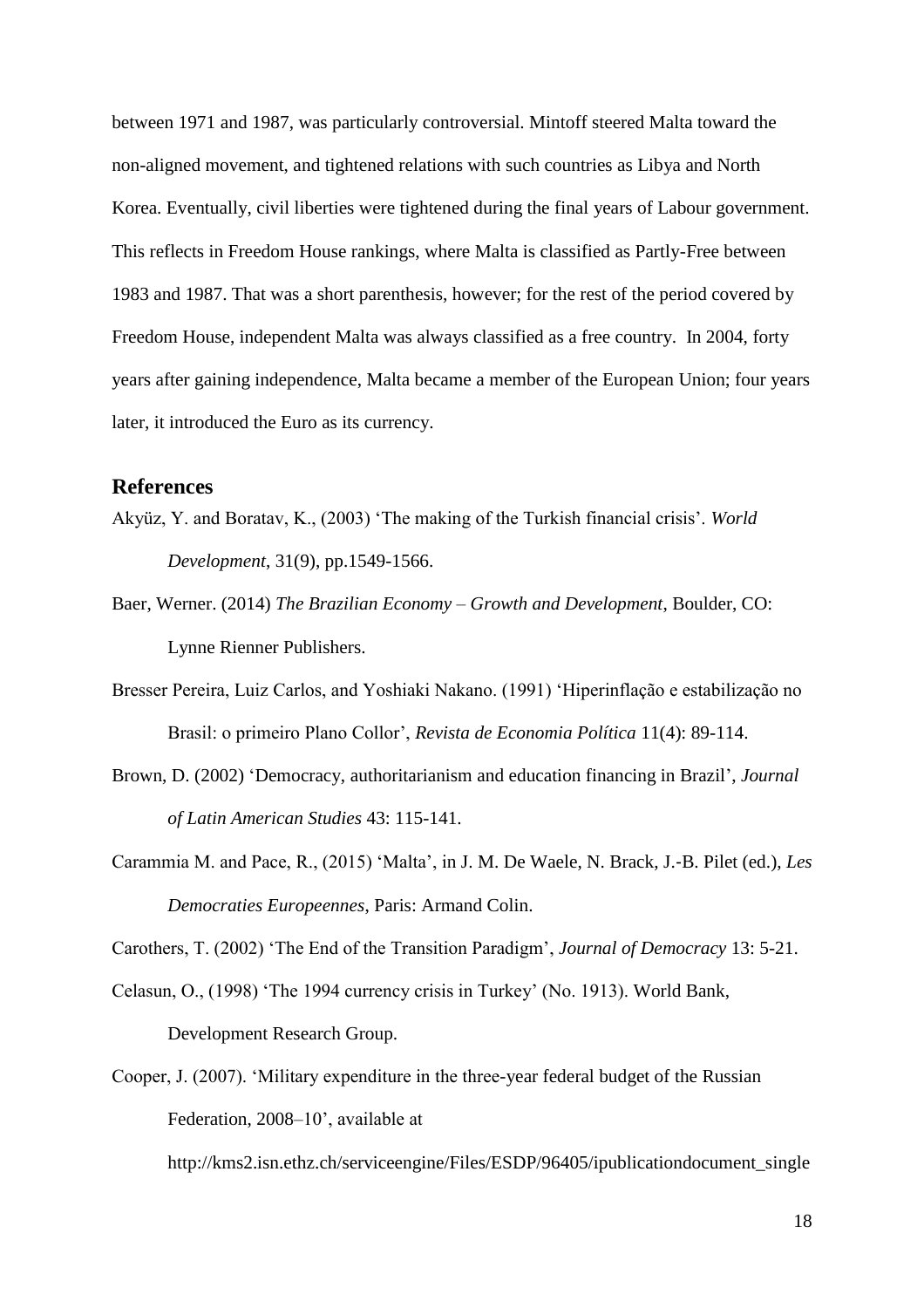[document/be712761-0db9-4536-ba5e-](http://kms2.isn.ethz.ch/serviceengine/Files/ESDP/96405/ipublicationdocument_singledocument/be712761-0db9-4536-ba5e-49cde3c19695/en/2007_10_cooper20071010%5B1%5D.pdf)

[49cde3c19695/en/2007\\_10\\_cooper20071010%5B1%5D.pdf](http://kms2.isn.ethz.ch/serviceengine/Files/ESDP/96405/ipublicationdocument_singledocument/be712761-0db9-4536-ba5e-49cde3c19695/en/2007_10_cooper20071010%5B1%5D.pdf) (accessed 20 November 2016).

- Coppedge, Michael, John Gerring, Staffan I. Lindberg, Svend-Erik Skaaning, Jan Teorell, Frida Andersson, Kyle L. Marquardt, Valeriya Mechkova, Farhad Miri, Daniel Pemstein, Josefine Pernes, Natalia Stepanova, Eitan Tzelgov, and Yi-ting Wang. (2015b) 'V-Dem Methodology v5', Varieties of Democracy (V-Dem) Project.
- Coppedge, Michael, John Gerring, Staffan I. Lindberg, Svend-Erik Skaaning, Jan Teorell, with David Altman, Michael Bernhard, M. Steven Fish, Adam Glynn, Allen Hicken, Carl Henrik Knutsen, Kelly McMann, Pamela Paxton, Daniel Pemstein, Jeffrey Staton, Brigitte Zimmerman, Frida Andersson, Valeriya Mechkova, and Farhad Miri. (2015a) 'V-Dem Codebook v5', Varieties of Democracy (V-Dem) Project.
- Cremona, J.J. (1997) *The Maltese Constitution and Constitutional History since 1813*, Valletta: PEG.
- Ergil, D. (2000) 'The Kurdish Question in Turkey', *Journal of Democracy*, 11(3): 122-35.

Freedom House (1999) *Freedom in the World*, available at

- https://freedomhouse.org/report/freedom-world/1999/turkey#.VXobt0IxFp8 (accessed 11 June 2015).
- Freedom House (2005) *Freedom in the World*, available at https://freedomhouse.org/report/freedom-world/2005/russia#.VXLf2FxViko (accessed 6 June 2015).
- Frendo, H. (2000) *The Origins of Maltese Statehood: A Case Study of Decolonization in the Mediterranean*, Valletta: PEG.
- Huntington, Samuel P. (1991) *The Third Wave – Democratization in the Late Twentieth Century*. Norman: University of Oklahoma Press.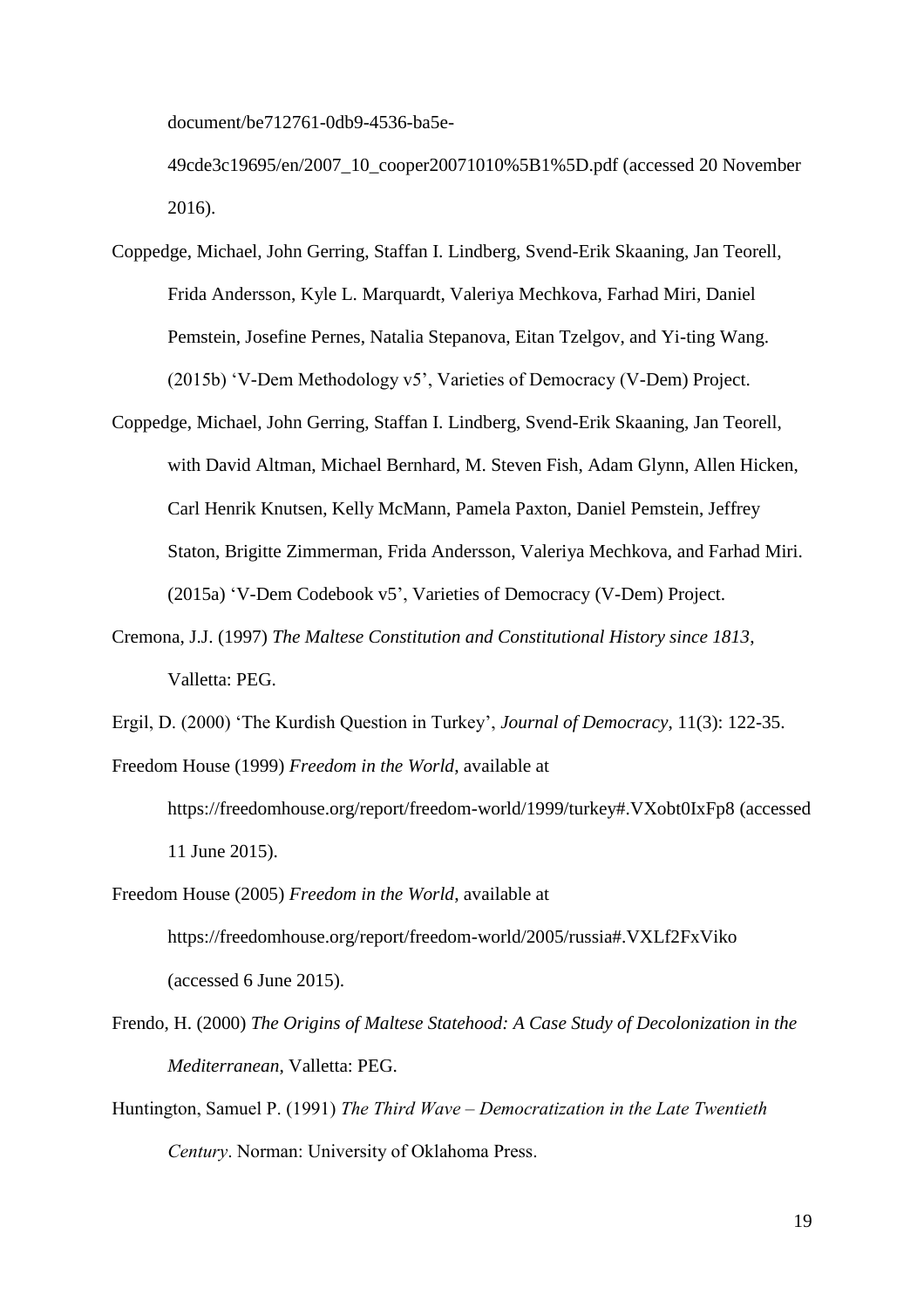- Macovei, M., (2009) 'Growth and economic crises in Turkey: leaving behind a turbulent past?' (No. 386). Directorate General Economic and Financial Affairs (DG ECFIN), European Commission.
- Marshall, Monty G., Ted Robert Gurr, and Keith Jaggers. (2013) *Polity IV Project: Data Users' Manual*, Center for Systemic Peace.
- Öniş, Z., (2009) 'Beyond the 2001 financial crisis: The political economy of the new phase of neo-liberal restructuring in Turkey.' *Review of International Political Economy,* 16(3), pp.409-432.
- Özatay, F. and Sak, G., (2002) 'The 2000-2001 financial crisis in Turkey'. In *Brookings Trade Forum* (pp. 121-160).
- Pemstein, Daniel, Stephen A. Meserve, and James Melton. (2010) 'Democratic Compromise: A Latent Variable Analysis of Ten Measures of Regime Type', *Political Analysis* 18 (4): 426-49.
- Shaw, S.J. and Shaw, E.K., 1977. *History of the Ottoman Empire and Modern Turkey: Volume 2, Reform, Revolution, and Republic: The Rise of Modern Turkey 1808-1975* (Vol. 11). Güran, Cambridge University Press.
- Skidmore, Thomas E. (1988) *The Politics of the Military Rule in Brazil: 1964-1985*, New York: Oxford University Press.
- Skidmore, Thomas E. (1988) *The Politics of the Military Rule in Brazil: 1964-1985*, New York: Oxford University Press.
- Skidmore, Thomas E., Peter H. Smith, and James N. Green. (2010) *Modern Latin America*. Oxford: Oxford University Press.
- Tachau, F., & Heper, M. (1983) 'The State, Politics, and the Military in Turkey', *Comparative Politics*, 17-33.